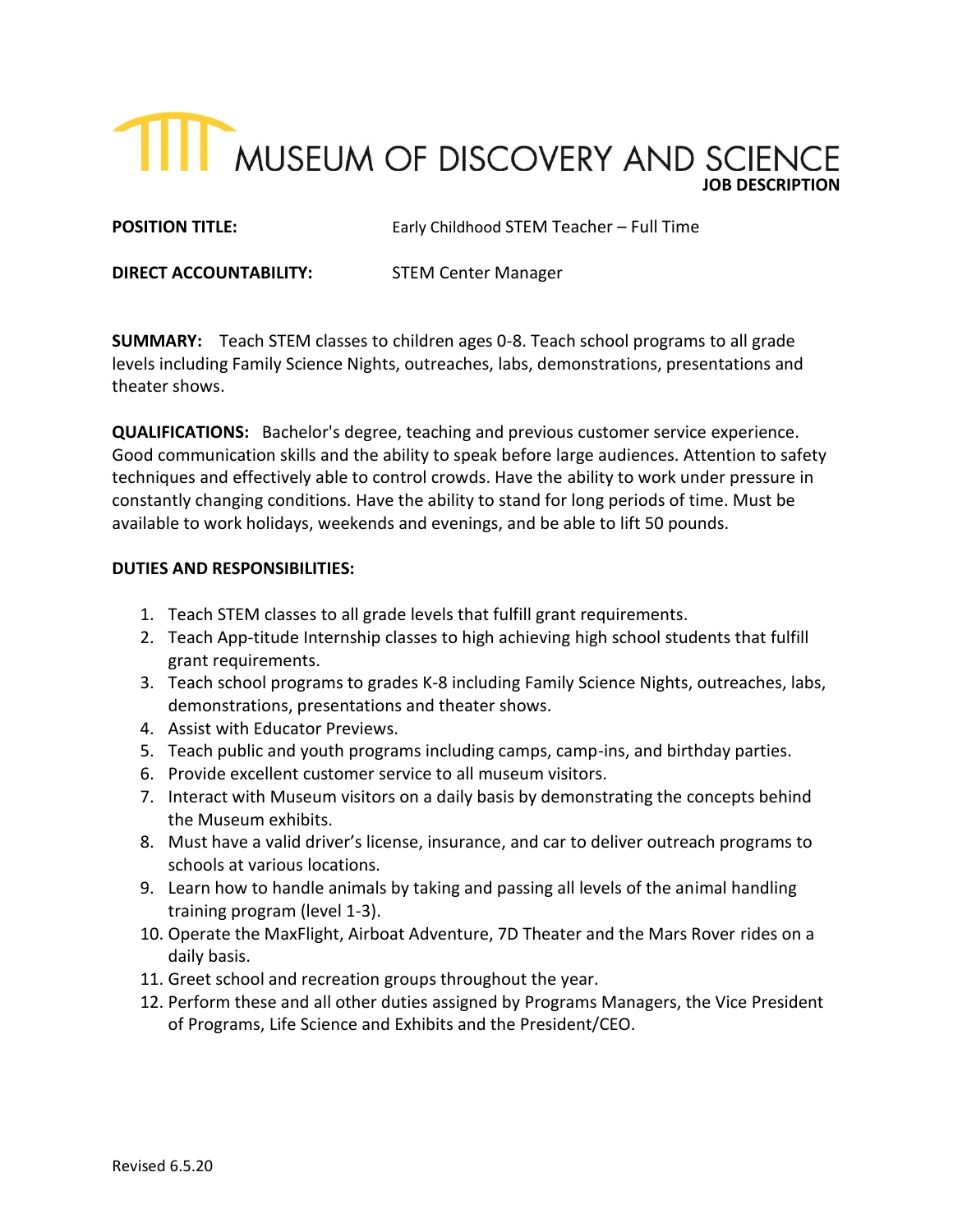# **COMPETENCIES:**

- 1. Written and Verbal Communication Skills.
- 2. Excellent customer service skills.
- 3. Time Management.
- 4. Ability to work with little or no supervision.
- 5. Detail oriented and excellent organizational skills.
- 6. Excellent analytical, critical thinking and problem-solving skills.
- 7. Ability to handle multiple projects simultaneously and independently.
- 8. Proven self-starter with demonstrated ability to make decisions.
- 9. Excellent relationship building, interpersonal and leadership skills.
- 10. Collaboration Skills.
- 11. Personal Effectiveness/Credibility.
- 12. Flexibility.
- 13. Technical Capacity Desired.
- 14. Stress Management/Composure.
- 15. Project Management.
- 16. First Aid, CPR and AED Certification within 90 days of start.

# **SUPERVISORY RESPONSIBILITY:**

This position trains and supervises part time staff and volunteers during events. Responsible for coordination and implementation of fee-based programs.

#### **WORK ENVIRONMENT:**

This job operates in a fast-paced, non-formal educational museum setting. Must be able to perform the following physical behaviors repetitively throughout a shift: standing, walking, handling, reaching horizontally, grasping firmly, reaching above the shoulder, reaching below the waist, pushing buttons, bending, twisting, stooping, squatting, crouching, kneeling, and pushing. Must be able to lift and carry up to 50 lbs. Position may include indoors and outdoors in extreme temperatures.

# **POSITION TYPE AND EXPECTED HOURS OF WORK:**

This is a part-time, exempt position, 28 hours per week. Days and hours of work will vary depending on Programs scheduling requirements. Must be available evenings and/or weekends, holidays and overnights.